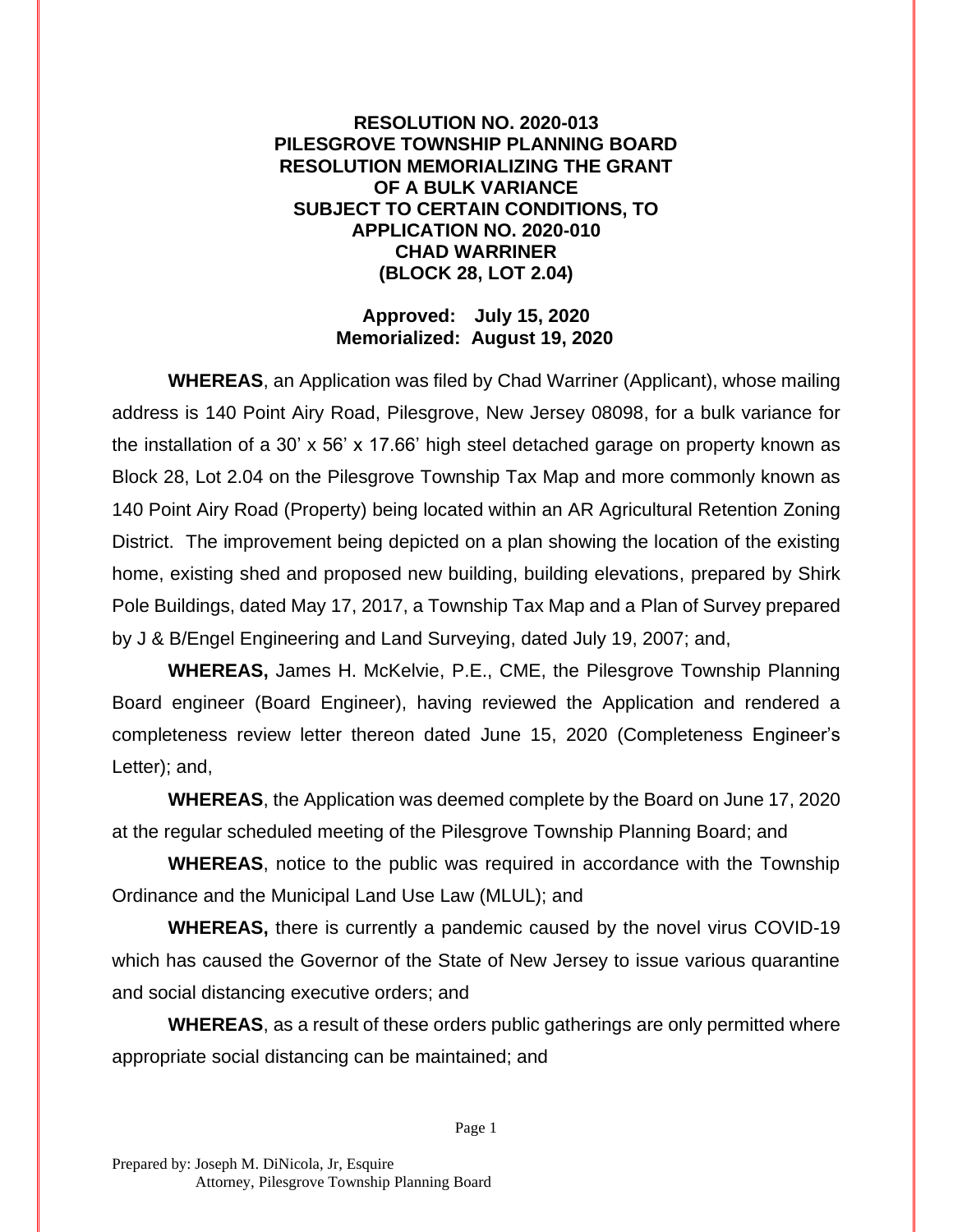**WHEREAS**, the Planning Board in an effort to meet the social distancing guidelines held the public hearing both virtually and in person where both the public and the Applicant had the opportunity to appear virtually through the program ZOOM; and

**WHEREAS**, the Planning Board issued its own notice to the public prior to the meeting that the meeting would be held both virtually and in person with instructions of how to call into the meeting; and

**WHEREAS**, the Application was posted on the Pilesgrove Township website for the public who chose to attend the meeting virtually to review the Application with attachments; and

**WHEREAS**, the Applicant provided notice in accordance with applicable MLUL and Township Ordinance, in which it was indicated the Planning Board meeting would be held virtually, and/or in person, providing all required call-in information for public use; and

**WHEREAS**, the Board determined that it had jurisdiction to hear the Application and proceed with a public hearing on the Application on the regular meeting of the Pilesgrove Township Planning Board convened on July 15, 2020; and

**WHEREAS,** the Board heard testimony from Chad Warriner, the Applicants; and

**WHEREAS**, after hearing the above testimony, the Board made the following findings of fact:

- 1. The property is in an AR Agricultural Retention Zoning District as designated on the Township Zoning Map.
- 2. The Property currently consists of a single-family residence, a rear deck, a shed and gravel driveway.
- 3. The Applicant is proposing to construct a 30' x 60' (1,680 SF) x 17.66' private residential detached garage with 4 overhead doors.
- 4. After much discussion the Board determined that the structure that the Applicant was proposing was a private residential detached garage as defined in section 145-8 of the Pilesgrove Township Ordinance which is an approved accessory structure for the AR Zoning District.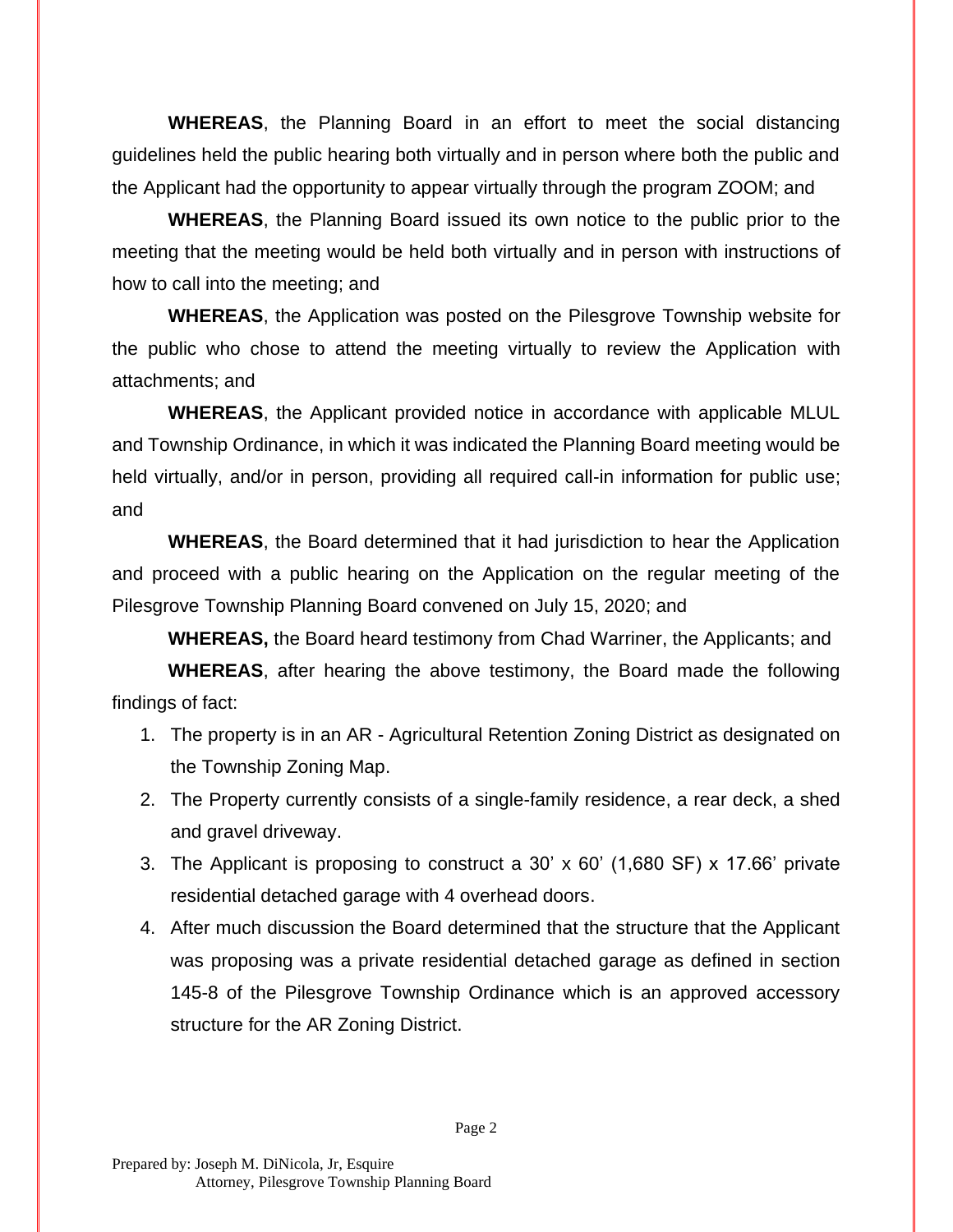- 5. The Applicant was therefore requesting the following bulk variances:
	- a. Total building square footage 1,080 SF permitted; 1,680 SF proposed
	- b. Side yard setback 30 ft permitted; 20 ft proposed.
- 6. As it relates to the variance requested the Applicant testified to the following negative and positive criteria:
	- Positive: The purpose of the MLUL would be advanced by this deviation from the zoning ordinance and the benefits from this deviation outweigh any detriment to the public good.
	- Negative: The private residential garage would not be a detriment to the public.
- 7. During the public session, a neighbor commented that he felt the structure was simply too big for the surrounding area. The Board found that the location and the size of the structure would be barely visible from the Applicant's property and therefore found that there would not be a detriment to the neighbor or the public good.
- 8. While, James H. McKelvie, PE, CME, the Planning Board Engineer did not provide a Technical Review Letter, he testified that the Applicant has complied with all requirements and would recommend all waivers requested.

**BE IT THEREFORE RESOLVED** on this day of the same of the same of the same of the same of the same of the same of the same of the same of the same of the same of the same of the same of the same of the same of the same of the Pilesgrove Township Planning Board, the Bulk Variance and waivers requested as further depicted on the documents submitted is granted, and is subject to the following conditions:

1. Payment of any and all required fees which are due or may become due to the Township within seven (7) day notice thereof, including but not limited to, settlement of any outstanding review escrow accounts.

2. Any and all conditions of approval detailed in the completeness engineer's letter, subject to the engineer's approval.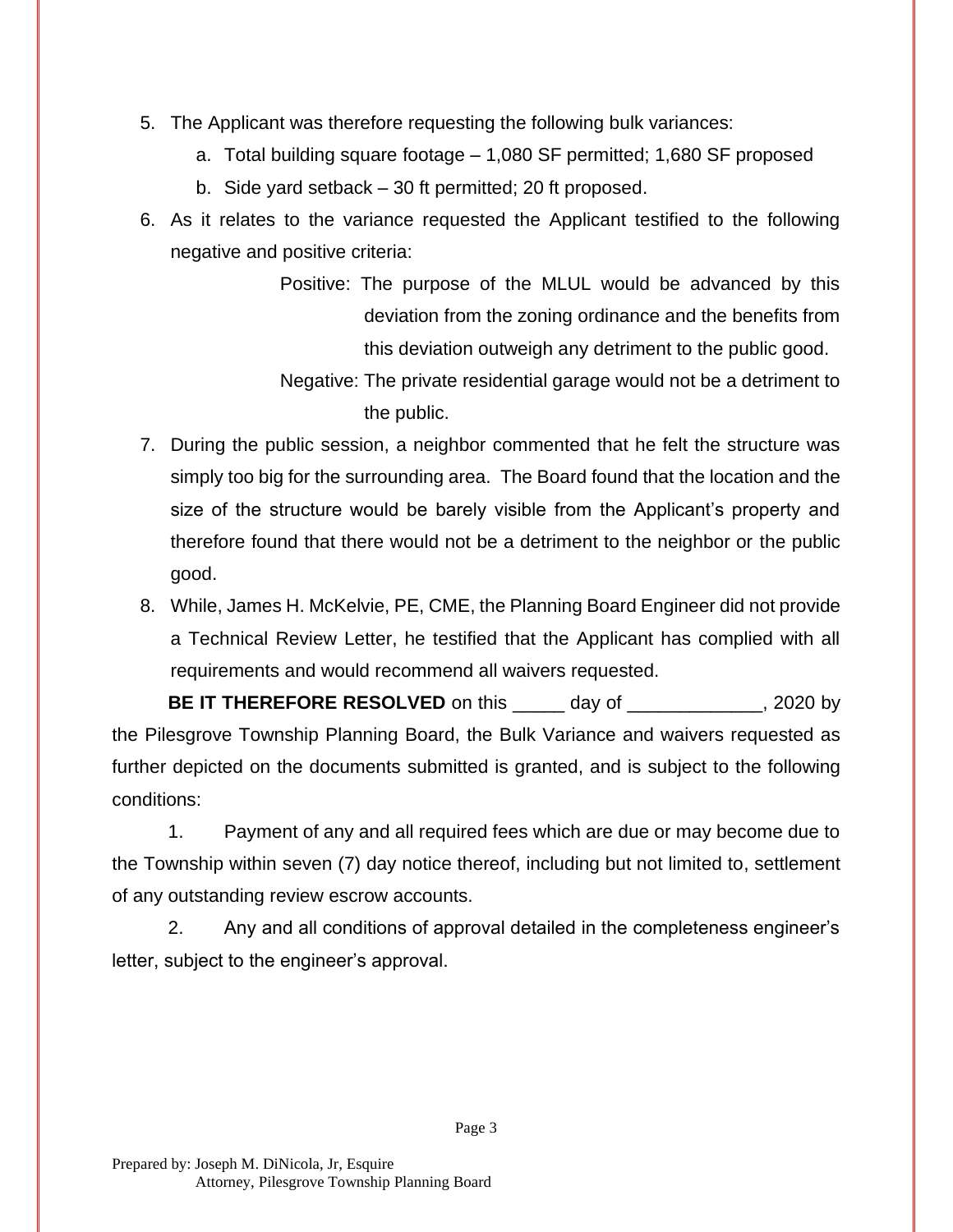3. Obtaining any and all other approvals for the proposed revisions that may be required by any governmental/regulatory body including, but not limited to, the New Jersey Department of Environmental Protection pursuant to the Freshwater Wetlands Act, the Salem County Planning Board and/or the Salem County Soil Conservation District, New Jersey Department of Transportation, etc. Applicant's engineer shall certify that said approvals have been received.

**BE IT FURTHER RESOLVED**, that in the event the above conditions are not satisfied within two (2) years from the date of the grant of approval, the relief granted herein shall be denied retroactively to said approval date.

**BE IT FINALLY RESOLVED** that the Applicant is hereby placed on notice that:

1. If he or his successors intend or desire to engage in a regulated activity upon the property as defined in N.J.S.A. 13:9B-3; and, if required, a Freshwater Wetlands Permit or exemption therefrom must be obtained.

2. In the event the development requires the disturbance of more than 5,000 square feet of Property, approval of a plan for soil erosion and sediment control may be required from the Salem County Soil Conservation District; and if so, no Certificate of Occupancy will issue until the plan is implemented.

3. Applicant shall comply with all representations made during the course of the hearing and in all filed documents.

4. Applicant shall indemnify and hold the Board harmless from any claim of any kind which may be made as a result of any deficiency in the Application, including any challenges to the notice requirements of the MLUL and Township Ordinance.

5. During construction, Applicant shall correct any condition causing erosion or any other deleterious effect upon the community within three (3) days notice, or any lesser time deemed required, from or by the Township Engineer.

6. Applicant shall be responsible for locating the improvements in accordance with the Ordinance and/or this Resolution. Same may require the retention of a professional land surveyor, engineer, etc. to ensure compliance with the Ordinance. Applicant expressly understands that the Township shall not be responsible for locating the improvements and if same are not in compliance with the Ordinance and/or this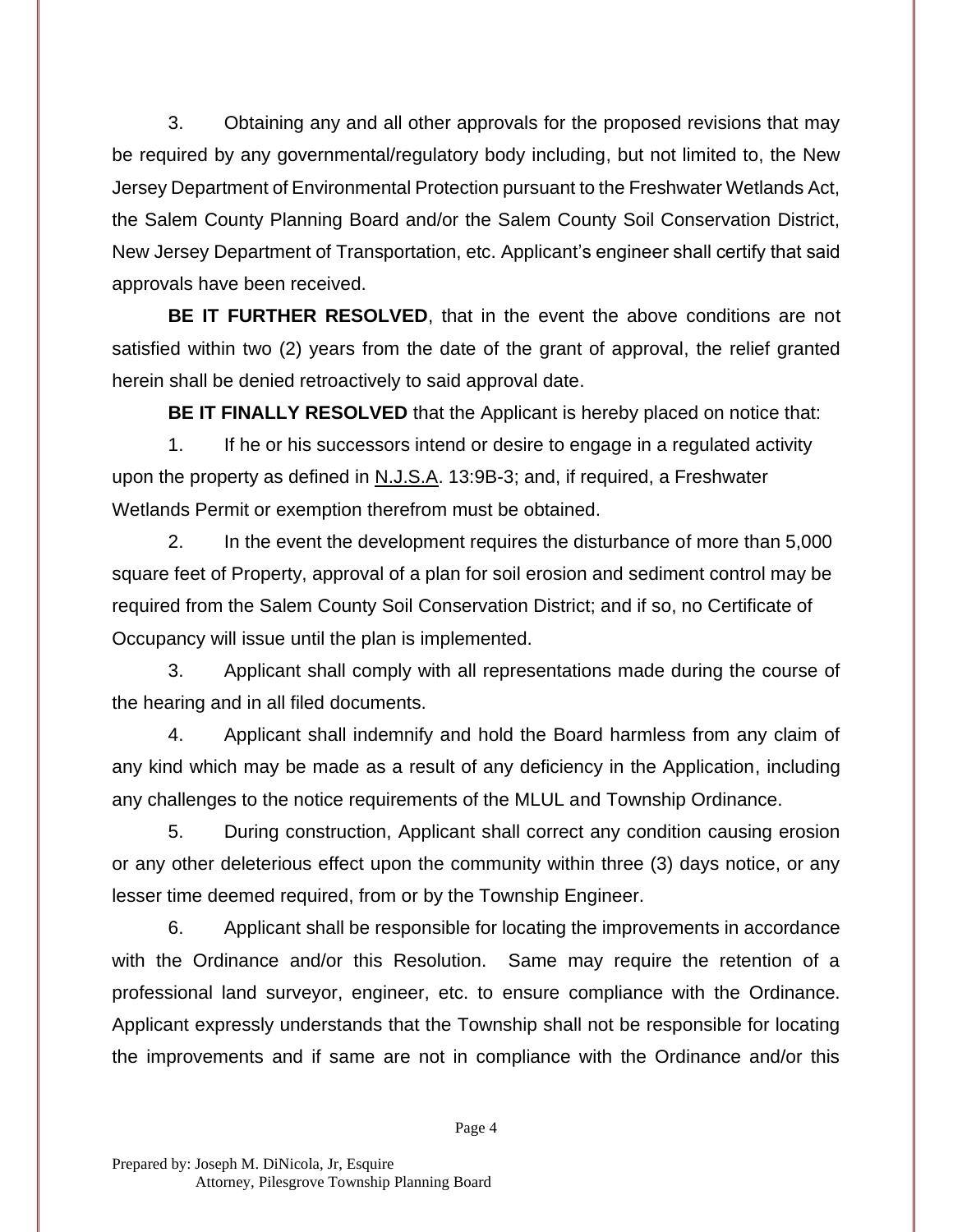Resolution, Applicant shall be obligated to remove said non-conforming improvements and relocate them in accordance with the Zoning Requirements and/or this Resolution.

7. Any additional site improvements or modifications to the approved plan require approval from the Pilesgrove Planning Board.

8. The Applicant shall comply with all Township and MLUL bonding requirements.

## **PILESGROVE TOWNSHIP PLANNING BOARD**

**BY:** 

**JEFFREY STRING, Chairperson**

**ATTEST:**

**RITA SHADE, Secretary**

**\_\_\_\_\_\_\_\_\_\_\_\_\_\_\_\_\_\_\_\_\_\_\_\_\_\_\_\_\_\_\_**